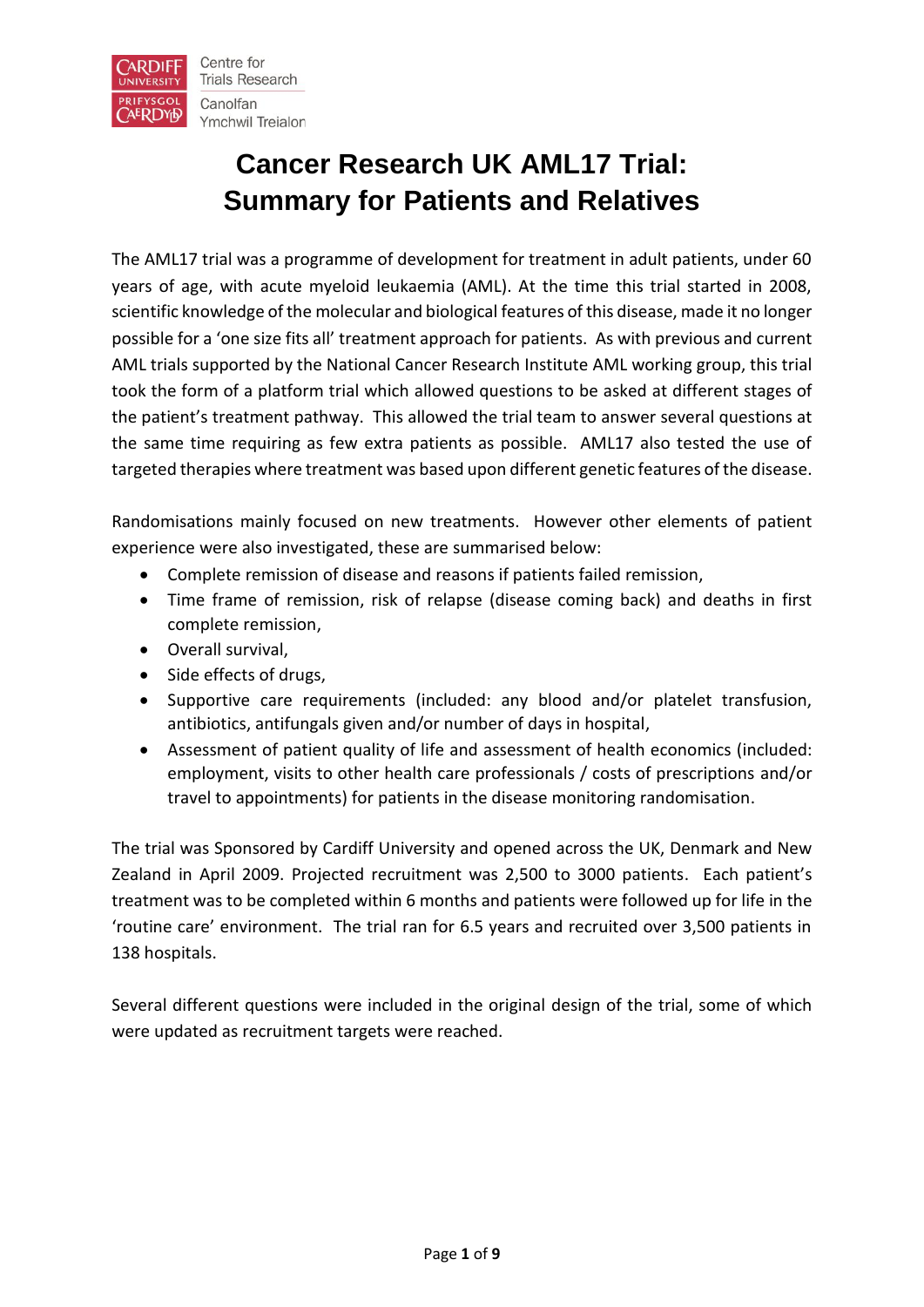

# **The following major questions were proposed:**

Different randomisations and treatment courses were given to two separate groups of patients: Acute Promyelocytic (APL) patients and non-APL patients.

APL is a rare sub type of AML which has a unique molecular basis APL is treated in a very different way from other forms of AML, as it is very sensitive to treatment with All Trans Retinoic Acid (ATRA)

| For Acute Promyelocytic (APL) patients, which compared:<br>1. |                         |  |                                                  |  |  |  |  |  |
|---------------------------------------------------------------|-------------------------|--|--------------------------------------------------|--|--|--|--|--|
| Standard                                                      | chemotherapy $\vert$ vs |  | Chemotherapy free combination of All Trans-      |  |  |  |  |  |
| Antracycline plus (ATRA)                                      |                         |  | retinoic Acid (ATRA) plus Arsenic Trioxide (ATO) |  |  |  |  |  |
| Number of patients: 235                                       |                         |  |                                                  |  |  |  |  |  |

*We discovered the following:*

Quality of life did not differ significantly between the two groups. Data was reported in the number of severe side effects in both groups(57 patients in the ATRA group and 40 patients in the ATRA/ATO group). We found that ATO is a feasible treatment with a high cure rate and low relapse risk. Furthermore, there was a reduction in the amount of time spent as an in-patient. Certain side effects such as hair loss were completely avoided with ATO.

#### *Impact:*

Although overall survival was not different between arms, ATO was shown to significantly improve survival without relapse. The findings in AML17 contributed to the regulatory approval for ATO as a first line treatment for APL and its approval by NICE (National Institute for Health and Care Excellence).

| 2. For non-APL patients which compared:   |           |                                        |
|-------------------------------------------|-----------|----------------------------------------|
| 4 chemotherapy schedules:                 |           |                                        |
| ADE (Ara C/Daunorubicin (DA) / Etoposide) | <b>VS</b> | ADE plus Mylotgarg 3 mg/m <sup>2</sup> |
|                                           | or        | ADE plus Mylotarg 6 mg/m <sup>2</sup>  |
|                                           | or        | DA plus Mylotarg 3 mg/m <sup>2</sup>   |
|                                           | or        | DA plus Mylotarg 6 mg/m <sup>2</sup>   |
| $N \sim 1$                                |           |                                        |

Number of patients: 788

## *We discovered the following:*

We saw no significant benefit of using Mylotarg at the higher dose of 6 mg, although there was a possible benefit in the adverse risk patients who have not been shown to benefit from Mylotarg, at the standard dose. The 6 mg/m<sup>2</sup> dose did have a detrimental effect with respect to liver toxicity and platelet count recovery, and significantly increased the day 30 and 60 mortality.

## *Impact:*

In cases in which a single dose schedule is used, the 3 mg/m<sup>2</sup> dose of Mylotarg is adequate.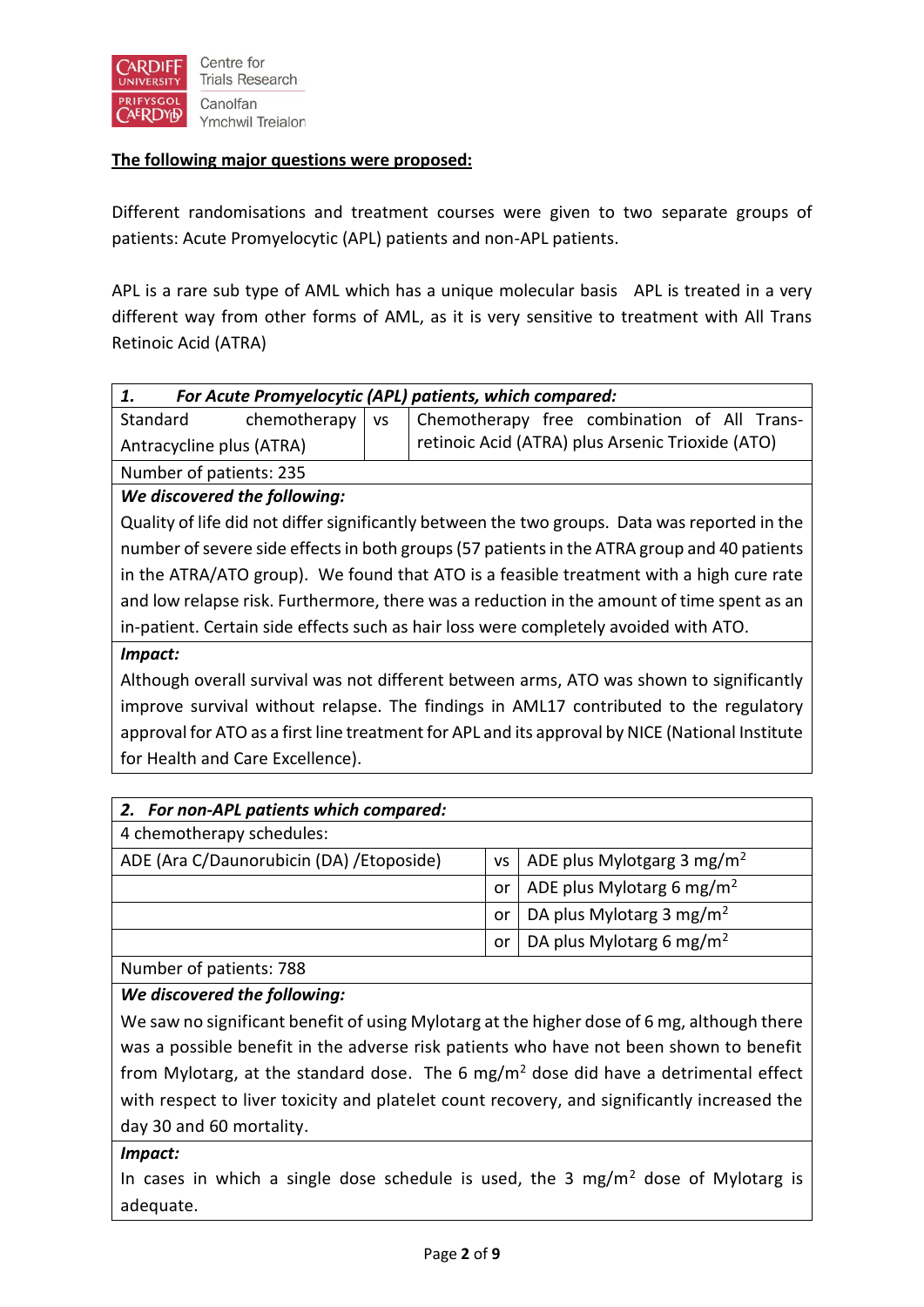

#### *3. For non-APL patients who have a FLT3 mutation, which compared:*

Chemotherapy  $\vert$  vs  $\vert$  Chemo plus FLT3 inhibitor (CEP 701 or Lestaurtinib)

Number of patients randomised: 325

# *We discovered the following:*

There was no overall clinical benefit after adding CEP-701 or Lestaurtinib to standard chemotherapy, although it did prove feasible in younger patients. The improved clinical outcomes seen in patients achieving sustained FLT3 inhibition, encourage continued evaluation of FLT3-directed therapy alongside front-line AML treatment.

#### *Impact:*

Future trials may explore further evaluation of FLT3-directed therapy alongside front-line AML treatment.

# *4. For non-APL patients who lack a FLT3 mutation, and who are not high risk, and who do not have Core Binding Factor leukaemia, which compared:*

Chemotherapy vs Chemo plus mTOR inhibition (RAD 001/Everolimus)

Number of patients: 339

# *We discovered the following:*

The primary end point was relapse-free survival, however at 5 years there was no difference. The Independent Data Monitoring Committee advised this randomisation to be closed early, owing to excess mortality and there being no evidence of beneficial disease control from mTOR inhibition.

## *Impact:*

The trial arm was closed early.

| 5. For non-APL high risk patients, which compared:                                         |                                       |  |  |  |  |
|--------------------------------------------------------------------------------------------|---------------------------------------|--|--|--|--|
| FLAG-Ida                                                                                   | Daunorubicin/Clofarabine<br><b>VS</b> |  |  |  |  |
| Number of patients: 311                                                                    |                                       |  |  |  |  |
| We discovered the following:                                                               |                                       |  |  |  |  |
| Deaths occurring within 30 days was lower in the Dannorubicin/Clofarabine arm than in the  |                                       |  |  |  |  |
| standard FLAG-Ida, however survival was superior in this arm. We concluded that the FLAG-  |                                       |  |  |  |  |
| Ida was superior in high-risk patients, despite not delivering more patients to transplant |                                       |  |  |  |  |
| relapse, post-transplant was reduced.                                                      |                                       |  |  |  |  |
|                                                                                            |                                       |  |  |  |  |

#### *Impact:*

FLAG-ida is now established as the most frequently-used regimen for the treatment of relapsed AML.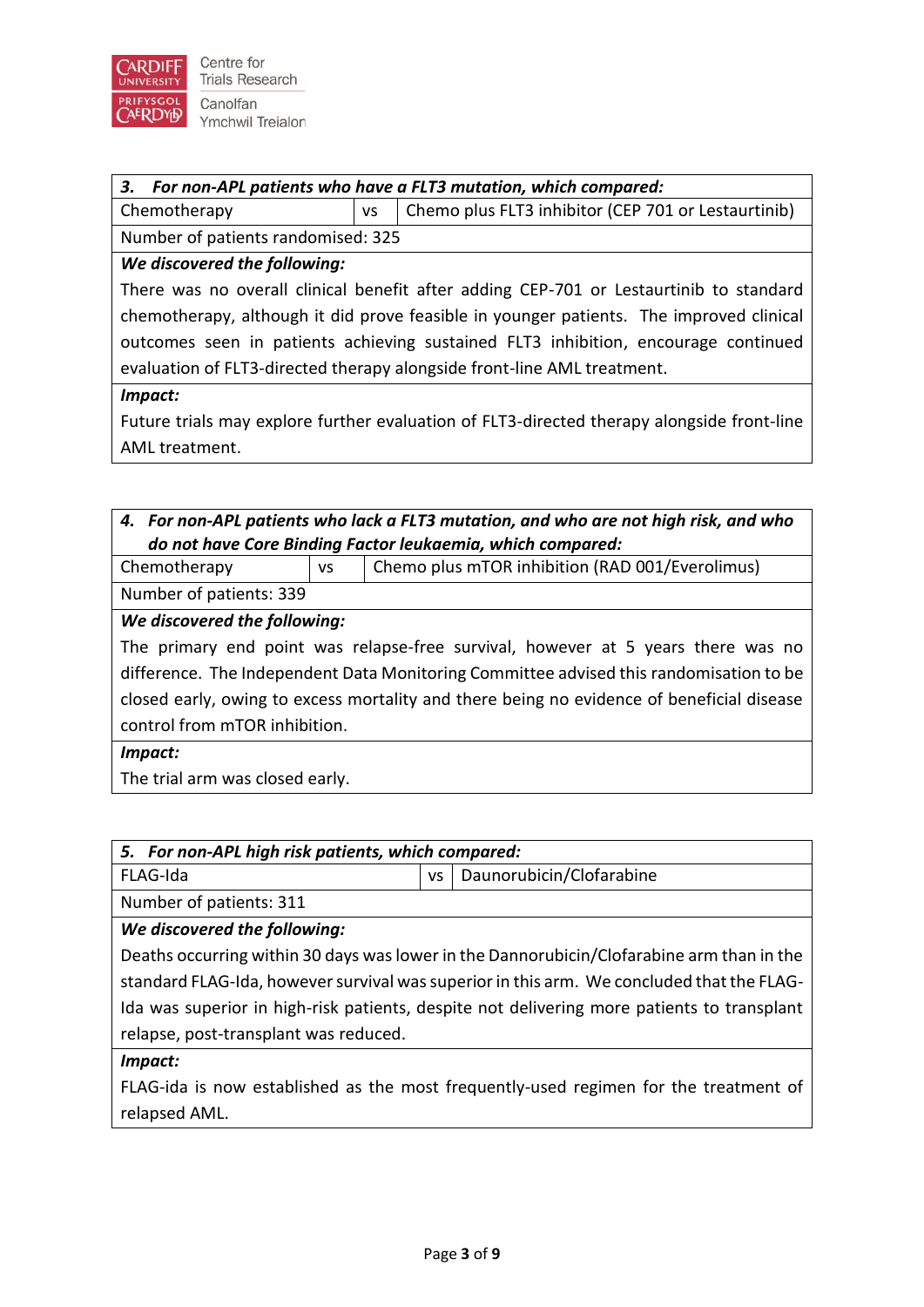

|  | 6. For non-APL patients, which compared: |  |  |  |
|--|------------------------------------------|--|--|--|
|--|------------------------------------------|--|--|--|

| 3 vs 4 courses of consolidation: |  |
|----------------------------------|--|
|----------------------------------|--|

MACE or HDAC  $\vert$  Vs  $\vert$  MACE/MidAc of HDAC/HDAC

Number of patients: 1017

# *We discovered the following:*

This part of the trial addressed the important question of the optimal amount of chemotherapy needed. Patients given two courses of HDAC consolidation after achieving remission had a reduced risk of relapse compared to just one course. Although this did not result in a significant benefit in overall survival. Survival without relapse was improved.

#### *Impact:*

Four courses of consolidation chemotherapy reduces risk of relapse compared to three, but did not result in a significant improvement in survival.

# *7. For non-APL patients with FLT3 mutation who relapsed:*

Treated with Pacritinib on relapse

Number of patients: 30

# *We discovered the following:*

This is the first clinical experience of Pacritinib in patients with AML. Tolerability was encouraging and in the challenging setting of relapsed/primary refractory FLT3 mutated AML, where FLT3 directed monotherapy has seldom achieved complete remission, clinical responses were seen in one-third of evaluable patients. Importantly, several patients were successfully bridged to potentially curative allogenic stem cell transplant.

## *Impact:*

Encouraging results suggest further clinical evaluation of Pacritinib in this setting is warranted.

*8. For non-APL patients:* To assess the clinical value of minimal residual disease monitoring by randomising patients to be monitored versus not to be monitored, which compared:

|                         |  |  |  |           |  | Monitoring of patients' leukaemia vs No monitoring of patients' leukaemia |  |  |
|-------------------------|--|--|--|-----------|--|---------------------------------------------------------------------------|--|--|
| treatment               |  |  |  | treatment |  |                                                                           |  |  |
| Number of patients: 400 |  |  |  |           |  |                                                                           |  |  |

# *We discovered the following:*

The final randomisation for this trial explored the impact of sensitive and regular monitoring of patient samples. Over 400 patients were randomised to investigate if regularly monitoring patients (every 3 months), using sophisticated laboratory techniques could improve outcomes.

## *Impact:*

This was carried forward into the AML19 trial and the data is currently being analysed.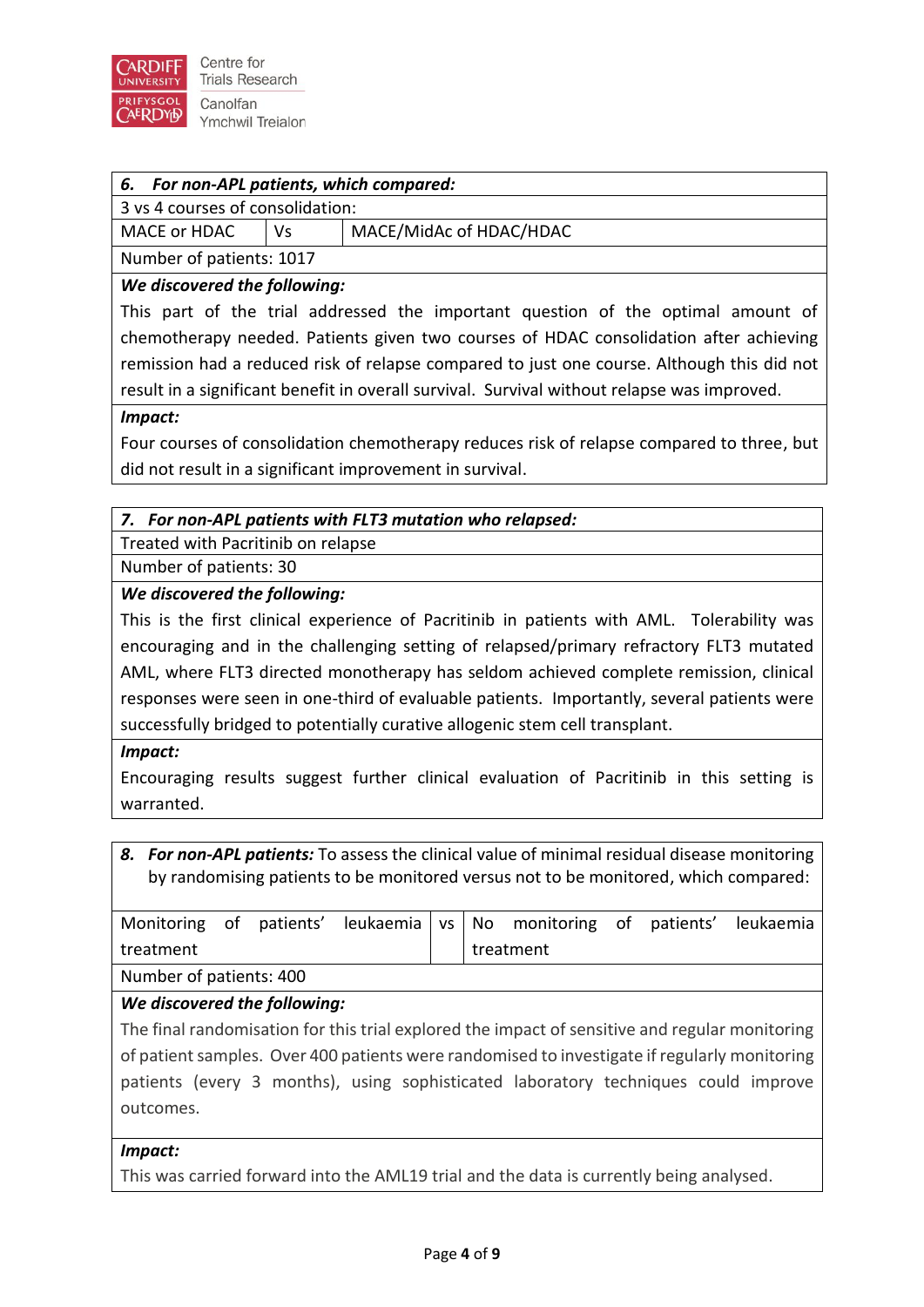

# *Clinical Trial Results:*

The first results were published in 2015 and additional publications have been completed since the end of the trial, detailed at the end of this summary.

# *What are the implications of this Trial?*

The trial has helped establish ATO as frontline treatment for APL transforming the treatment of this disease. It has established the optimal amount and type of chemotherapy required to prevent relapse in patients who achieve remission and has set a new standard in the treatment of patients who fail to achieve a remission or have other high-risk features. An analysis of response to initial therapy has identified groups of patients who were previously thought to be good risk but in fact have a poor prognosis and this methodology has been integrated into the successor AML19 to improve outcomes.

The AML17 trial has shown that it is possible to deliver several therapeutic advances under the umbrella of a single trial in a rare disease by asking multiple questions at different times in the patient's journey.

The Trial Team are most grateful to patients and their relatives who chose to have their treatment in this trial. As can be seen, the trial has helped us refine and improve the treatment we now offer and provides a new baseline against which to test new treatments.

**Professor Nigel Russell Chief Investigator & Jane Leahy Patient & Public Representative AML17 Trial & AML17 Trial Team**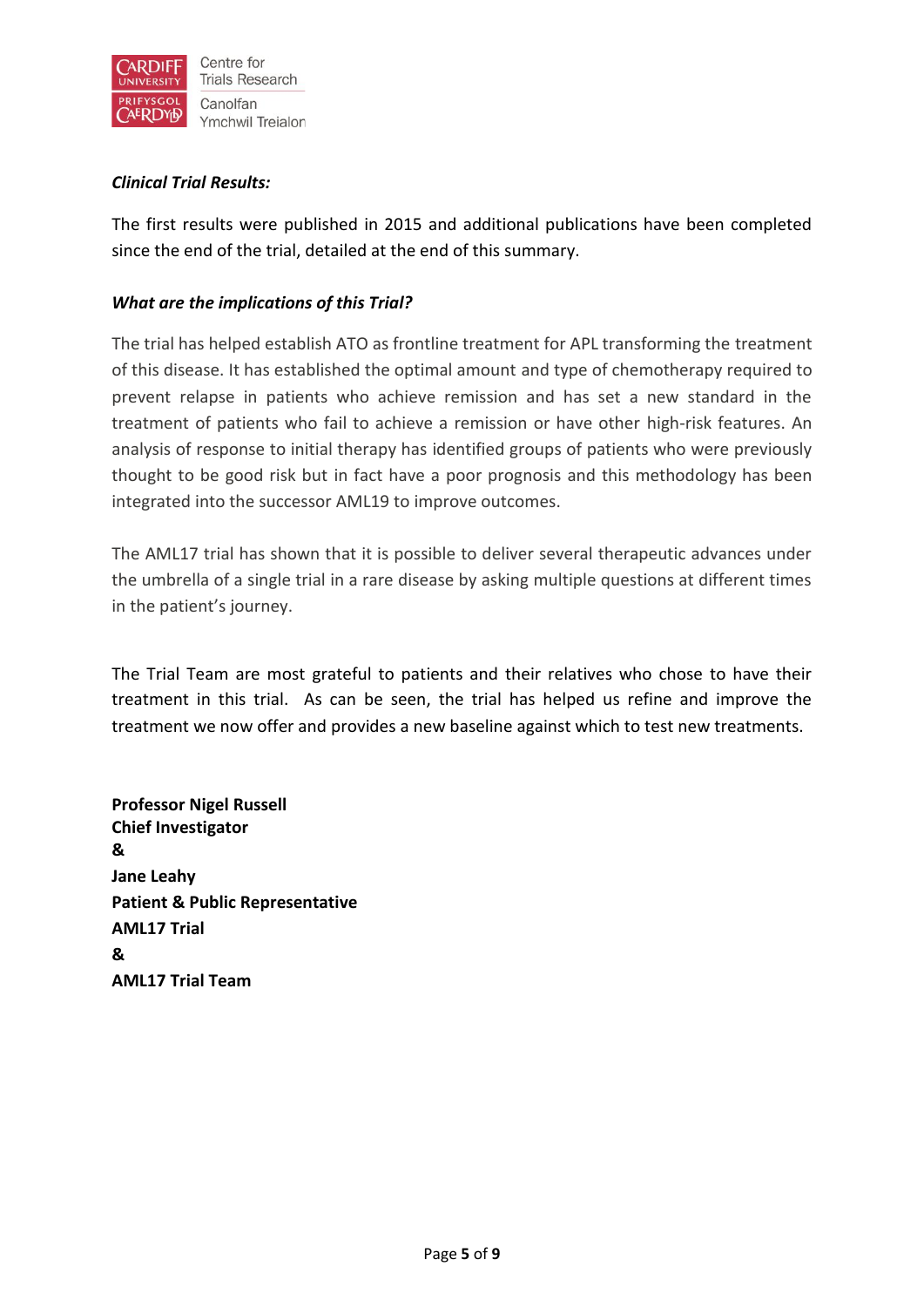

## *Publications:*

**Addition of gemtuzumab ozogamicin to induction chemotherapy in adult patients with acute myeloid leukaemia: a meta-analysis of individual patient data from randomised controlled trials.**

[https://www.thelancet.com/journals/lanonc/article/PIIS1470-2045\(14\)70281-5/fulltext](https://www.thelancet.com/journals/lanonc/article/PIIS1470-2045(14)70281-5/fulltext) The Lancet Oncology, Articles, Vol 15, Issue 9, p986-996, August 01, 2014

**Arsenic trioxide and all-trans retinoic acid treatment for acute promyelocytic leukaemia in all risk groups (AML17): results of a randomisation, controlled, phase 3 trial.**

The Lancet Oncology, Articles. Volume 15, Issue 13, p1295-1305, October 01, 2015 [https://www.thelancet.com/journals/lanonc/article/PIIS1470-2045\(15\)00193-X/fulltext](https://www.thelancet.com/journals/lanonc/article/PIIS1470-2045(15)00193-X/fulltext)

**A randomized comparison of daunorubicin 90 mg/m<sup>2</sup> vs 60 mg/m<sup>2</sup> in AML induction: Results from the UK NCRI AML17 trial in 1206 patients**

Blood. *(*2015) 125 (25): 3878–3885.

[https://ashpublications.org/blood/article/125/25/3878/34316/A-randomized-comparison](https://ashpublications.org/blood/article/125/25/3878/34316/A-randomized-comparison-of-daunorubicin-90-mg-m2)[of-daunorubicin-90-mg-m2](https://ashpublications.org/blood/article/125/25/3878/34316/A-randomized-comparison-of-daunorubicin-90-mg-m2)

# **Assessment of Minimal Residual Disease in Standard-Risk AML**

The New England Journal of Medicine. February, 2016; 374:422-433 <https://www.nejm.org/doi/full/10.1056/NEJMoa1507471>

# **An evaluation of the tyrosine kinase inhibitor Pacritinib in patients with relapsed FLT3 mutated acute myeloid leukaemia (the UK NCRI AML17 study)**

(Abstract release date: 05/19/16) EHA Library. S. 06/10/16; 133172; P184 [AN EVALUATION OF THE TYROSINE KINASE INHIBITOR PACRITINIB IN.... EHA Library. S. Jun 10](https://library.ehaweb.org/eha/2016/21st/133172/steven.an.evaluation.of.the.tyrosine.kinase.inhibitor.pacritinib.in.patients.html)  [2016; 133172 \(ehaweb.org\)](https://library.ehaweb.org/eha/2016/21st/133172/steven.an.evaluation.of.the.tyrosine.kinase.inhibitor.pacritinib.in.patients.html)

**Induction therapy for patients with AML:**

**Defining the dose of gemtuzumab ozogamicin in combination with induction chemotherapy in acute myeloid leukemia: a comparison of 3 mg/m2 with 6 mg/m2** Haematologica. Vol. 101 No. 6 (2016): June, 2016 <https://haematologica.org/article/view/7738>

**Measurable Residual Disease at Induction Redefines Partial Response in Acute Myeloid Leukemia and Stratifies Outcomes in Patients at Standard Risk Without** *NPM1* **Mutations** Journal of Clinical Oncology. Vol 36, Issue 15, May 20, 2018 [https://ascopubs.org/doi/10.1200/JCO.2017.76.3425?url\\_ver=Z39.88-](https://ascopubs.org/doi/10.1200/JCO.2017.76.3425?url_ver=Z39.88-2003&rfr_id=ori:rid:crossref.org&rfr_dat=cr_pub%20%200pubmed) [2003&rfr\\_id=ori:rid:crossref.org&rfr\\_dat=cr\\_pub%20%200pubmed](https://ascopubs.org/doi/10.1200/JCO.2017.76.3425?url_ver=Z39.88-2003&rfr_id=ori:rid:crossref.org&rfr_dat=cr_pub%20%200pubmed)

**A comparison of FLAG-Ida and daunorubicin combined with Clofarabine in high-risk acute myeloid leukaemia: data from the UK NCRI AML17 Trial** [Leukemia.](https://www.nature.com/leu) volume 32, pages2693–2697(2018). Published 06 June, 2018 <https://www.nature.com/articles/s41375-018-0148-3>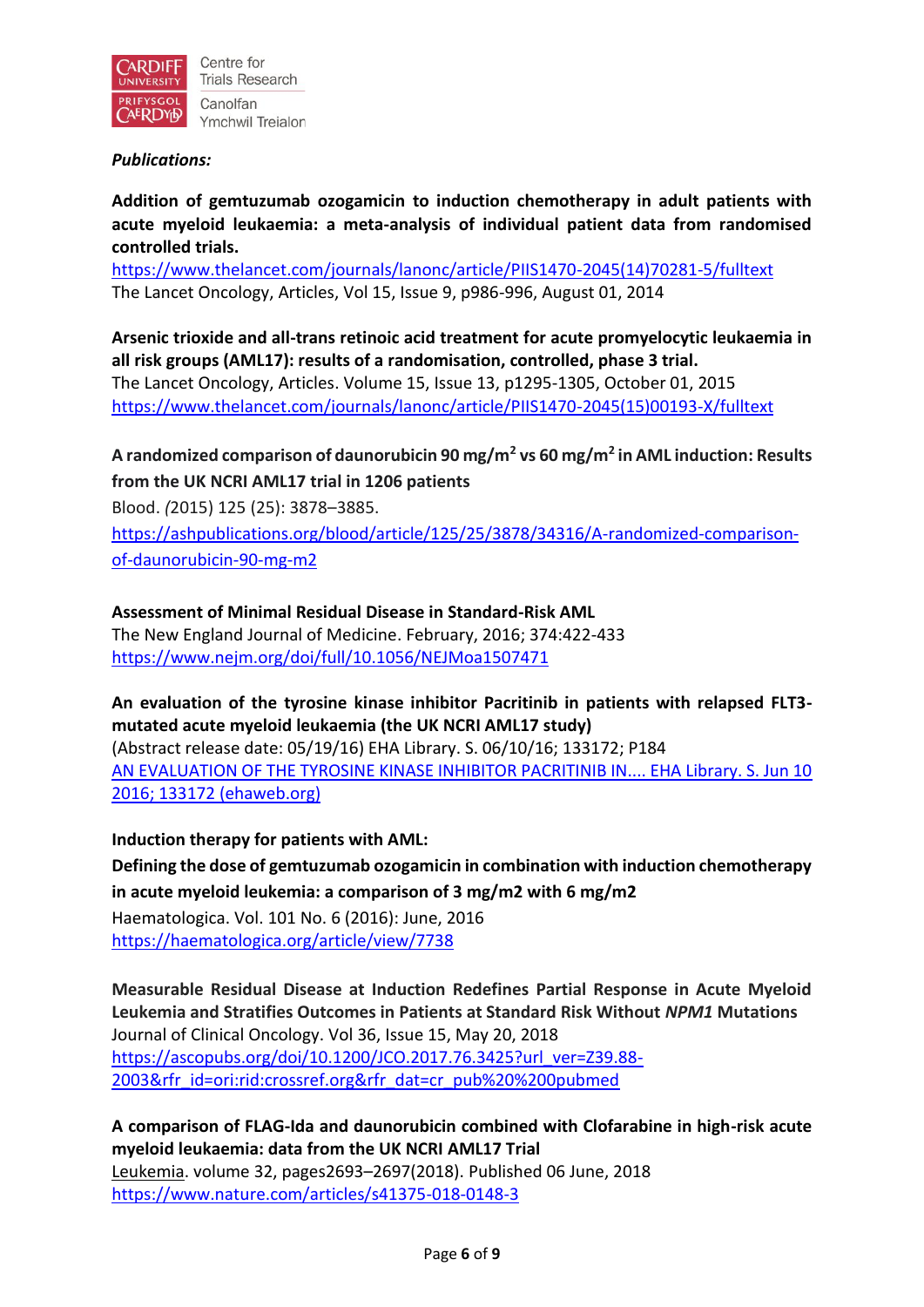

Centre for **Trials Research** Canolfan Ymchwil Treialon

**Attenuated arsenic trioxide plus ATRA therapy for newly diagnosed and relapsed APL: longterm follow-up of the AML17 trial** Blood. 2018 Sep 27;132(13):1452-1454. <https://pubmed.ncbi.nlm.nih.gov/30097508/>

**Addition of the mammalian target of rapamycin inhibitor, Everolimus, to consolidation therapy in acute myeloid leukemia: experience from the UK NCRI AML17 trial:**  Haematologica. 2018 Oct; 103(10): 1654–1661.

<https://www.ncbi.nlm.nih.gov/pmc/articles/PMC6165825/>

**Defining the Optimal Total Number of Chemotherapy Courses in Younger Patients with Acute Myeloid Leukemia: A Comparison of Three Versus Four Courses.** 

J Clin Oncol. 2021 Mar 10;39(8):890-901. doi: 10.1200/JCO.20.01170. Epub 2020 Dec 23. [Defining the Optimal Total Number of Chemotherapy Courses in Younger Patients With Acute](https://ascopubs.org/doi/full/10.1200/JCO.20.01170)  [Myeloid Leukemia: A Comparison of Three Versus Four Courses | Journal of Clinical Oncology](https://ascopubs.org/doi/full/10.1200/JCO.20.01170)  [\(ascopubs.org\)](https://ascopubs.org/doi/full/10.1200/JCO.20.01170)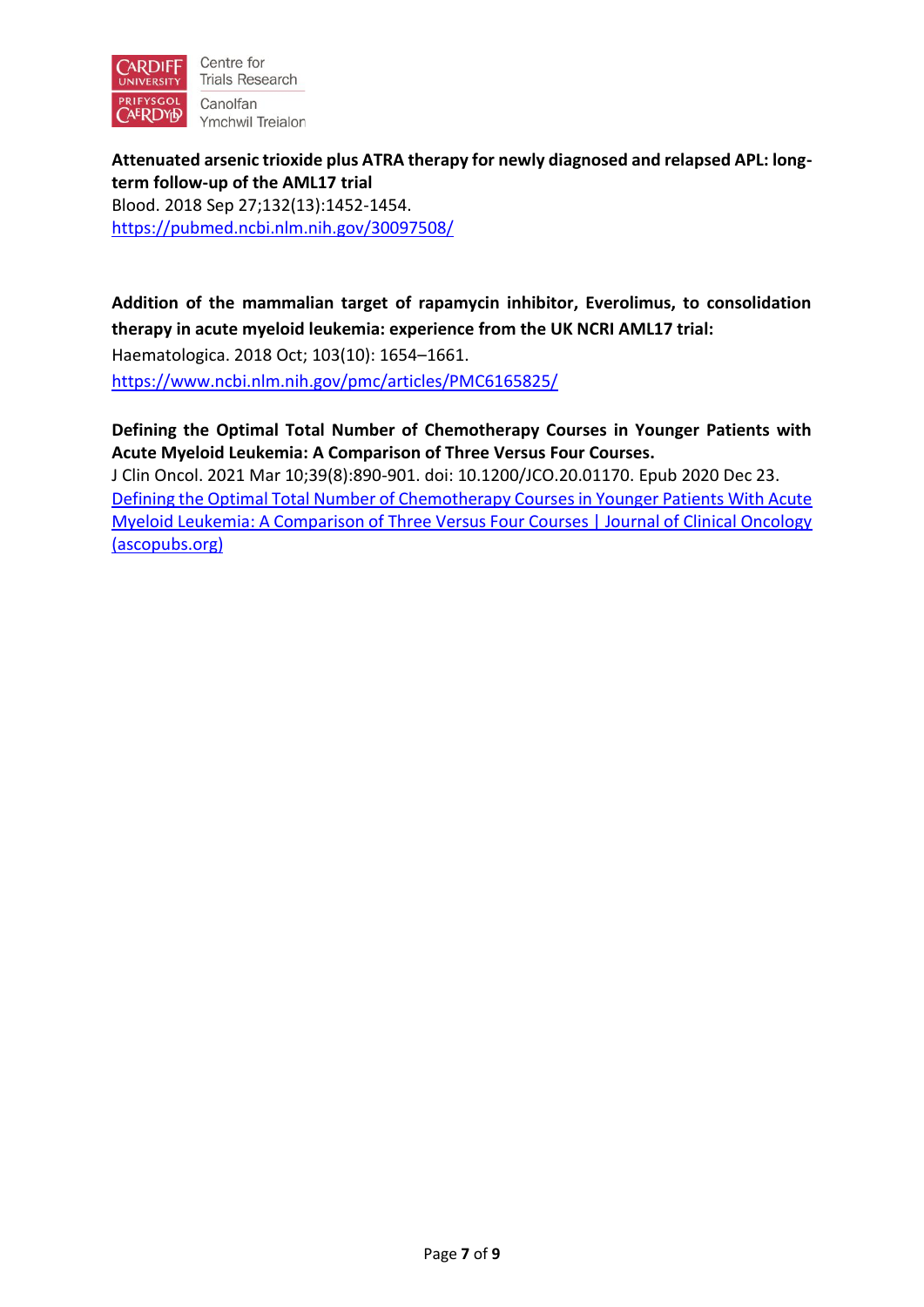

# **Use of samples and data that have been collected as part of the AML17 trial**

Collection of **samples** (bone marrow and/or blood samples) during the trial has helped clinicians to assess patients during their treatment and provide the opportunity to change treatment, based on results of analysing of these samples. These samples have been stored in laboratories that were part of the trial. Long-term storage of these samples is only permitted where patients signed a specific patient information sheet "Storage of excess material".

All trial research on these samples has now been completed, in order to help answer the trial questions, and the trial is now complete. As described in the "Storage of Excess Material" information sheet, at this stage samples will now transfer into Cardiff University's Biobank (CUBB). Researchers from other institutes may apply to request access to these samples, to further understand this disease, and in some cases other diseases that may be similar.

During the trial, the trial team also collected **data** from patients, in order to answer the questions that are described above. Some of the data, such as patient response to early courses of treatment, directed patient towards their most suitable treatment in later courses. The data has been stored in a secure database throughout the trial, and remains there.

It is the intention of the trial team and Cardiff University to further support research in acute myeloid leukaemia, other blood cancers and other research in general by allowing some access to this trial data. Researchers and research groups may request access to anonymised data, which cannot be used to identify individual patients – details such as initials, name, date of birth, location, etc. will not be shared. Research groups are not allowed to share this data with other researchers without permission from Cardiff University, and are usually required to delete the data after their research is completed. Some examples of this data-sharing are described below:

## **HARMONY Alliance** <https://www.harmony-alliance.eu/>

This European research group are collecting a very large amount of clinical data from as many blood cancer researchers as possible, in order to try and find any signals that will help identify future treatments. There is a strong patient representation within the Harmony Alliance, and Cardiff University is an associate member of the group. Clinical data from AML17 has been shared with Harmony, in an anonymised fashion - so individual patients cannot be identified.

## **Kronos Bio, Inc.**

Kronos Bio are conducting a clinical trial in the United States, and are hoping to use a new clinical trial endpoint, called Measurable Residual Disease (or MRD). Trials in acute myeloid leukaemia usually use survival as their endpoint (measure of success) - this means that trials take a long time to complete and often require many hundreds of patients.

Cardiff University and the AML17 trial team supports the use of new methods like this to conduct clinical trials, as we feel it benefits future patients. To help Kronos conduct their trial effectively, we have shared some data from some AML17 patients – this was anonymised data and only on a small portion of the patients in the trial. Kronos will be required to publish their findings and to delete their AML17 data after this has been done.